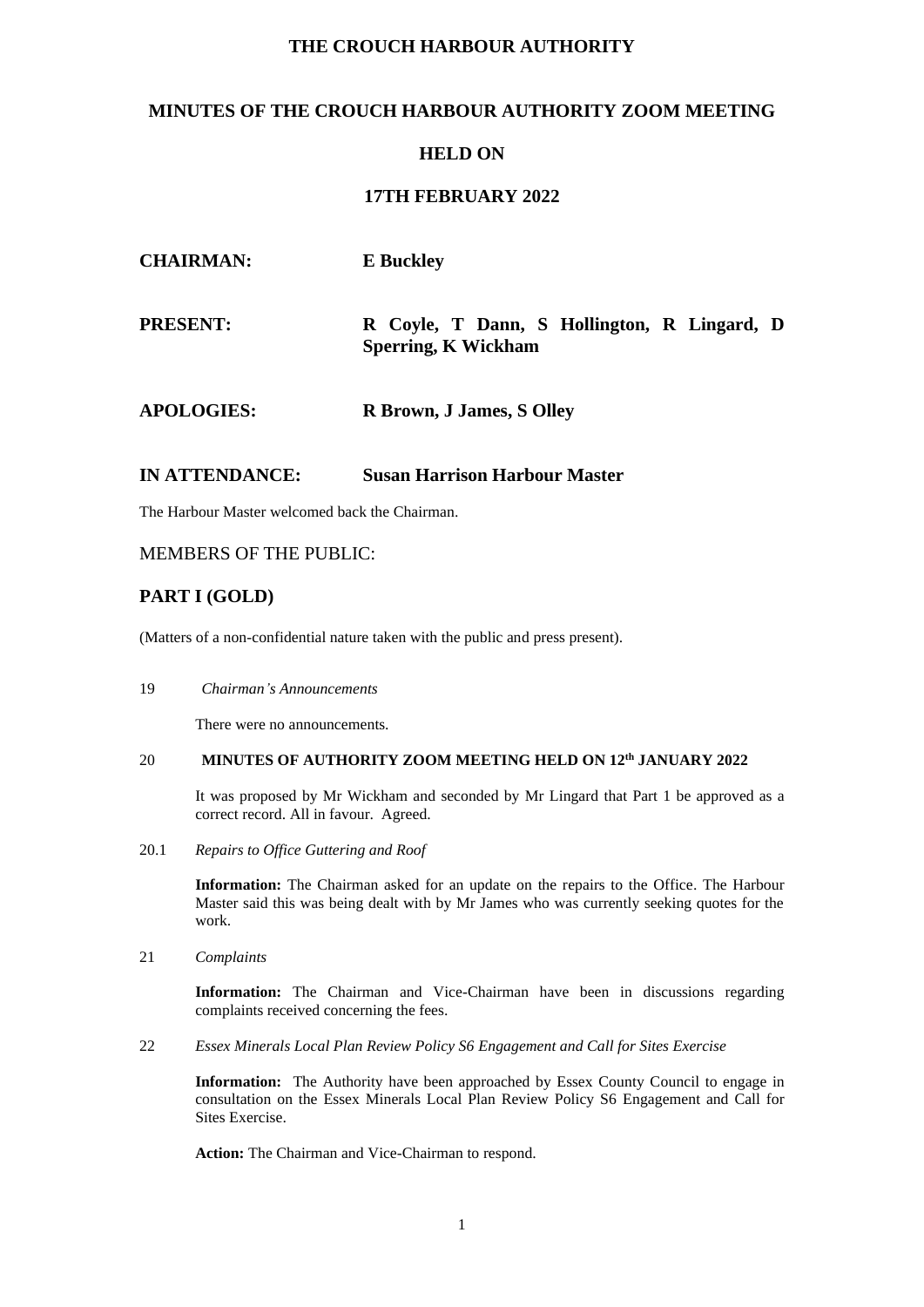Minutes of the Authority Zoom Meeting 17<sup>th</sup> February 2022

#### 23 *South East Marine Plans Monitoring Survey*

**Information:** The Authority have also been asked for the Authority's support in collecting data to strengthen the monitoring and reporting of England's marine plans, specifically in the Southeast marine plan area.

**Action:** The Chairman and Vice-Chairman to respond.

24 *Water Quality*

**Information:** Clive Marfleet, Advisory Committee co-opted member representing Canoes/Kayaks has written in regarding water quality on the Rivers Crouch and Roach.

The Chairman has been looking into this for a while and been in discussions with Rebecca Bromley the Eastern Support Regional Officer at Anglian Water who will be leaving early March.

She has indicated that the Environment Agency will be the only ones to provide a source of information.

#### **Action Items:**

- To consult with the Environment Agency to see where the Authority's responsibilities lie in informing people whether the river is suitable to swim or undertake other sports.
- Respond to Clive Marfleet's enquiry.
- Chairman to update members.

**To be Actioned by:** Mr Buckley

#### 25 *Hullbridge Slipway*

**Discussion:** The Hullbridge slipway has come up as a point of interest following reports of damage to the slipway.

The Vice-Chairman said that he had been down to the slipway to take some photographs and the damage was not as bad as reported. However, the Authority did need to establish ownership, as he had done some background checks and Essex Highways say that it is nothing to do with them and the Parish Councils have been unable to provide information. After having asked Whirledge & Nott they have provided some definition, but it is still not clear whether the slipway is classified as a highway, a bridleway, a private road or a private street and there was no definition on that section of the river of the right of way. Therefore, it needed to be carefully looked at.

The Chairman asked Mr Coyle if he could help in resolving the problem as to who owned what and whether the Ford came under Essex Highways jurisdiction, as he did not believe that the Authority should be contributing to any repairs. Mr Coyle said he was happy to help.

**Decision:** To pass all correspondence and documents to Mr Coyle to review and to then decide as to how this should be dealt with. Mr Wickham happy to assist

#### **Action Items:**

• Documents to be reviewed by Mr Coyle.

**To be Actioned by:** Mr Coyle and Mr Wickham

**All in Favour:** Agreed